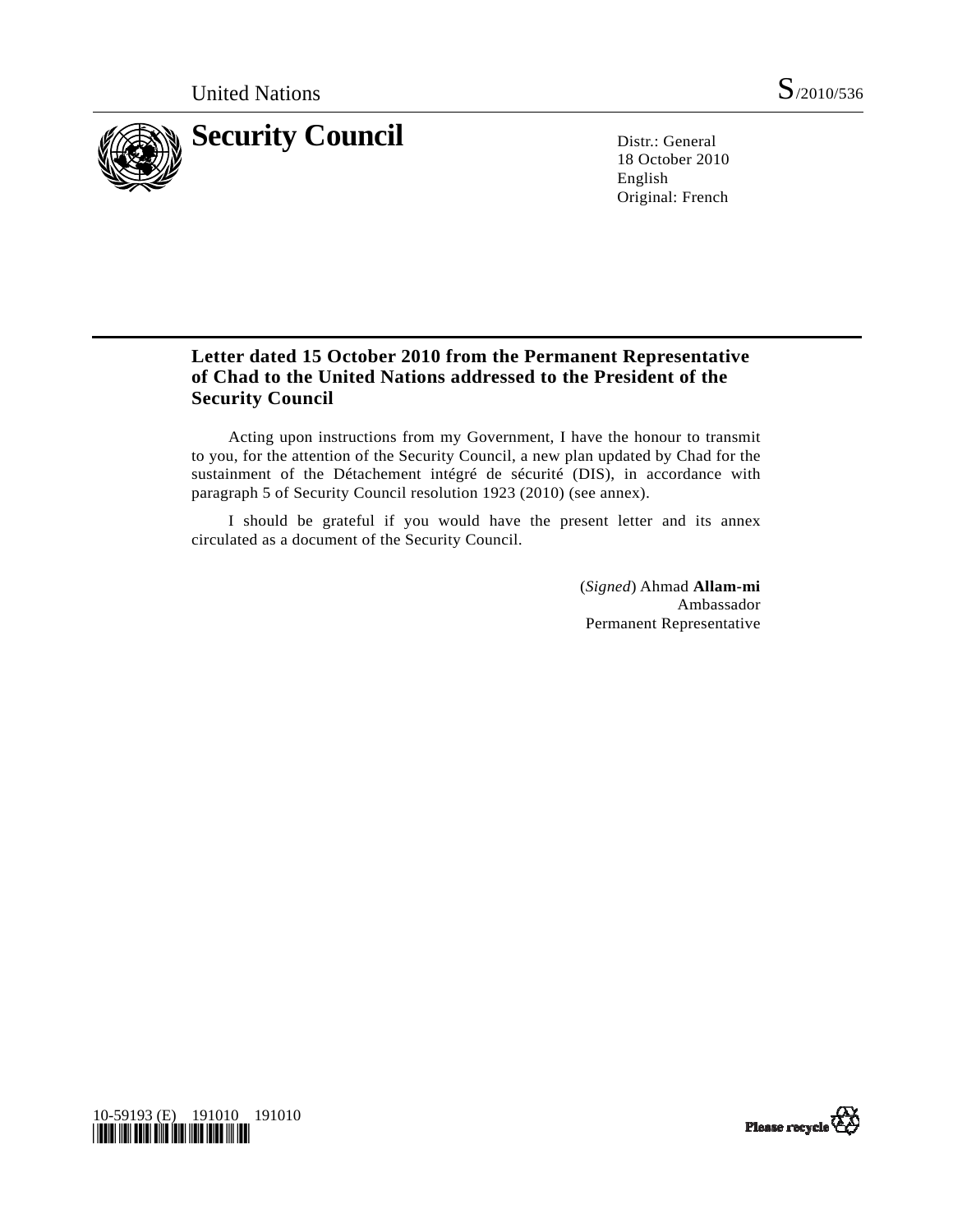## **Annex to the letter dated 15 October 2010 from the Permanent Representative of Chad to the United Nations addressed to the President of the Security Council**

### **Détachement intégré de sécurité sustainment plan submitted by the Republic of Chad**

 Pursuant to paragraph 5 of Security Council resolution 1923 (2010) of 25 May 2010, the Government of Chad undertook to submit a plan concerning the support to be provided to elements of the Détachement intégré de sécurité (DIS) following the departure of the United Nations Mission in the Central African Republic and Chad (MINURCAT).

 The plan outlines measures whereby DIS would be able to provide for effective security in and around refugee camps and internally displaced persons sites, provide security escorts and ensure area security, in coordination with the gendarmerie and the Garde nationale et nomade du Tchad (GNNT).

 The sustainment plan should receive considerable support from the partners, for United Nations Police (UNPOL) officers, who are part of MINURCAT, have been training DIS members for the past two years. The Détachement intégré de sécurité, which took over from the Commission nationale d'aide aux réfugiés (CNAR), is a one-of-a-kind outfit. That is why it would be a good idea to set up a Support Office so as to give DIS the support it needs for a limited period of time, in order to build upon its achievements with a view to becoming self-sustaining.

#### **Security system sustainment plan**

 Protection of civilians in the country is primarily the Government's responsibility. There have been positive developments in the security situation in eastern Chad owing, essentially, to the normalization of relations between Chad and the Sudan following the N'Djamena Agreement of 15 January 2010; this Agreement led to the deployment of a 3,000-strong joint Chadian-Sudanese force along the border. The decision was also taken to open the border between the two countries, which led to action being taken to prohibit any cross-border movements of armed elements.

 This new context has enabled the Government of Chad to assume full responsibility for the security and protection of the civilian population in the performance of the following tasks:

 (a) Ensuring the security and protection of civilians in danger, particularly refugees and internally displaced persons;

 (b) Facilitating the delivery of humanitarian aid and the free movement of humanitarian personnel by improving security in the area of operations;

 (c) Ensuring the security and freedom of movement of MINURCAT personnel and of United Nations and associated personnel.

 It should be recalled that the Government of Chad had withdrawn all Chadian military personnel from humanitarian work so that the United Nations force and DIS elements could take their place. In this new state of affairs, security will be — and indeed is already being — strengthened through the relocation of military personnel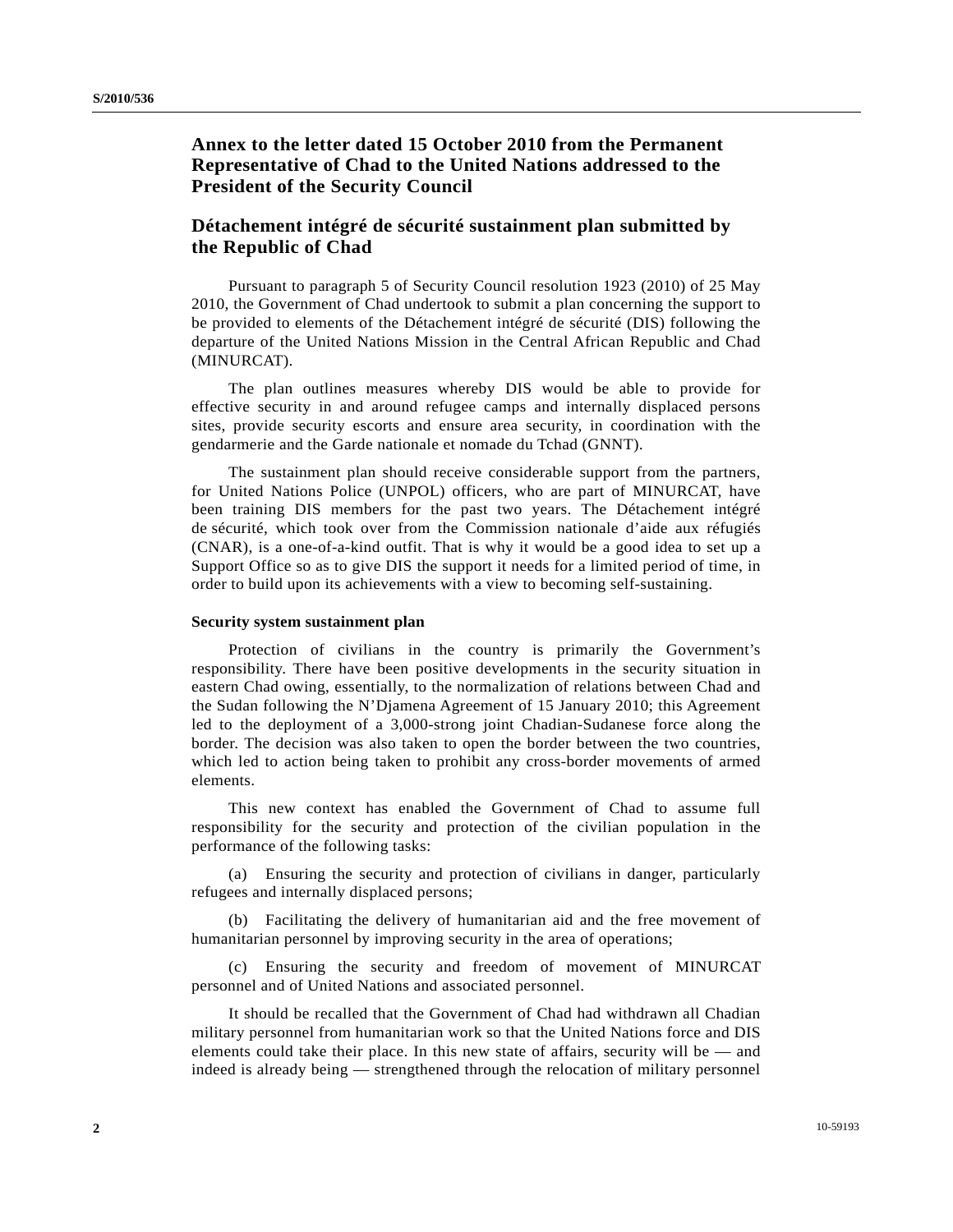to the centres vacated by the United Nations force and through the strengthening of security in towns by elements of the Gendarmerie and GNNT. The Détachement intégré de sécurité, which was responsible for security in and around refugee camps and displaced persons sites within a 10-kilometre radius, will then have broader scope for action throughout its areas of jurisdiction, in addition to the provision of escort details for humanitarian workers that will need to be arranged in cooperation with other security forces in the region. The security belt in eastern Chad, in Salamat, Moyen-Chari and Logone Oriental, will consist of three levels:

- The first level: the sovereignty forces (the Chadian National Army), which are based in the garrison towns along the border from Bahai to Tissi. In addition, the joint Chadian-Sudanese force is based in 10 locations on either side of the border and its headquarters, which was in El Geneina (the Sudan), is now in Abéché (Chad), based on a six-month rotation.
- The second level: the forces of the territorial gendarmerie and GNNT, which are located in all large villages on the Chadian side of the border between the DIS area of operations and the garrison towns. There is also a joint disarmament force which continuously patrols the entire eastern area. This is a mobile force which provides support to other security forces where necessary.
- The third level: the DIS line of surveillance, the area in and around refugee camps and towns monitored in conjunction with local security forces such as the gendarmerie and the National Police. It should be noted that all these forces have communication devices for real-time information exchange.

 These three levels of security have already proven to be effective. The activities of the bandits and criminals who used to scour this area until quite recently have been sharply curtailed because they now lack places of refuge or shelter. As a case in point, when Hubert Blama, an employee of the humanitarian NGO Oxfam, was kidnapped, the defence and security forces and DIS elements were able to work together to surround the area and prevent the kidnappers from crossing the border before launching their attack to free the hostage. Another act of bravery by DIS elements took place on Sunday, 27 June 2010, when a gang armed with assault rifles invaded the headquarters of the NGO Intermoon Oxfam in Koukou Angarana and took Ms. Sandrine Robert, a French national, along with two vehicles, a computer and a portable telephone. Once notified, DIS elements immediately began to pursue the assailants. The agents intercepted the criminals, subdued them and brought back Ms. Sandrine Robert safe and sound; the two vehicles, however, were damaged. On 3 July 2010, around Oum-Hadjer, a vehicle belonging to the NGO Africaire was hijacked by criminals. DIS elements based in Guereda were able to recover the vehicle and arrest the assailants. On 4 July 2010 in Abéché, a MINURCAT vehicle bearing licence plate UN 00779 was hijacked. Once again, DIS elements were able to recover the vehicle in less than two hours, arrest the hijackers and take them into custody.

 Presently, the security situation is well under control, to the point where DIS elements can even conduct patrols and escorts in other vulnerable communities. They provide security in and around refugee camps and internally displaced persons sites and facilitate the delivery of humanitarian aid and the free movement of humanitarian personnel, in liaison with the gendarmerie and GNNT. Chad is now in a position to exercise its sovereign responsibility to provide full security for persons and goods throughout its territory.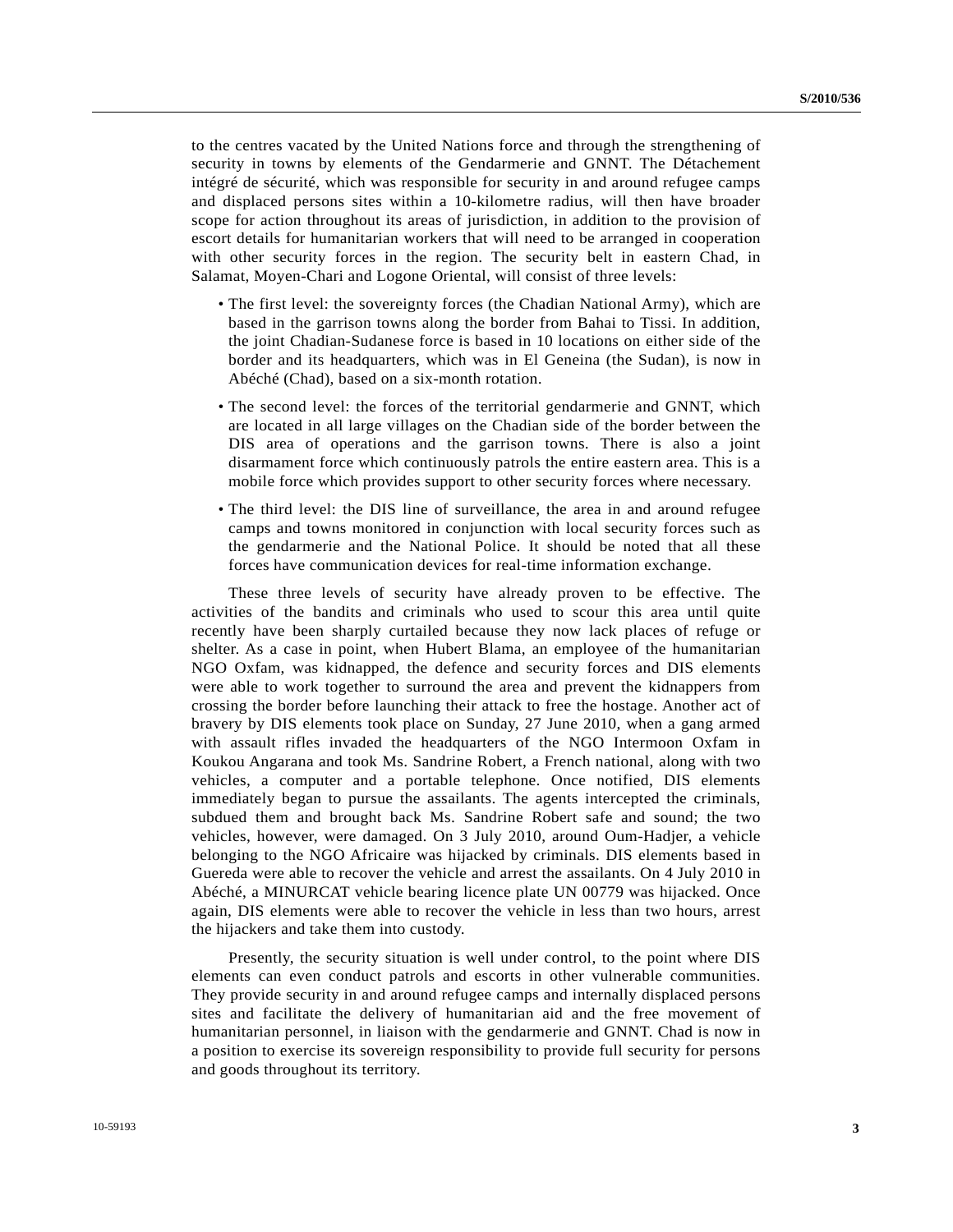The Government has deployed a DIS team to Haraze to enhance security for the 6,227 Central African refugees in that area. In an effort to provide security in and around refugee camps and internally displaced persons sites, it has taken measures to organize escorts and secure the areas. It has assigned a vehicle to Goré and another to Maro for the escort of humanitarian workers, so that such workers do not have to "pay for escorts", as they put it, while awaiting the deployment of DIS elements to Daha in Salamat, Goré in Logone Oriental and Maro in Moyen-Chari.

 Pursuant to the aide-memoire of 15 May 2010 between the Government of Chad and the United Nations,  $200 -$  rather than  $150 -$  gendarmes and police officers have been placed at the disposal of MINURCAT for pre-selection and training as part of the last group of DIS elements required to reach the target of 1,000 elements. The Government also proposes to recruit and train 400 secondary school graduates in order to strengthen the DIS force and facilitate the delivery of humanitarian aid and the free movement of humanitarian personnel by helping to improve security in the areas of operation.

 The coordination of security activities is monitored by the Bureau de Sécurisation et des Mouvements, whose mission is to assess the security of humanitarian workers and goods within the security zone and to decide on modalities for the movement and security of personnel and installations as dictated by the security situation. The Bureau is operational and is established in all refugee and displaced persons areas.

#### **Finance and logistics sustainment plan**

 The Détachement intégré de sécurité is made up of Chadian gendarmes and police officers. It is a corps that was specifically established for the maintenance of law and order in refugee camps, internally displaced persons sites and key towns in eastern Chad, and to help to provide security for humanitarian operations in that part of the country.

 Accordingly, the Government intends to maintain the structure of this efficient force, which has been well trained in accordance with international human rights standards, while expanding its size and providing it with more human and material resources after the withdrawal of MINURCAT until such time as the Darfur and Central African Republic crisis is over and the refugees have returned to their homeland. Members of DIS remain Chadian gendarmes and police officers working in their own country and retain their national entitlements. They will be entitled to hazard pay, which will replace the stipends paid by MINURCAT. The Government will assume full responsibility for DIS in terms of finances, logistics and materiel.

#### **Finances or operations**

 The 2011 draft budget prepared by the budget and finance unit of DIS is based on article 16 of Decree No. 1131/PR/08 of 27 September 2008 on the creation and organization of DIS, which grants national and other entitlements to DIS members. Accordingly, budgetary and financial allocations are estimated at CFAF 3,334,760,000, broken down as follows:

 • Food and general subsistence allowances for a force of 1,000, calculated on the basis of operating rates, amounting to CFAF 61,200,000;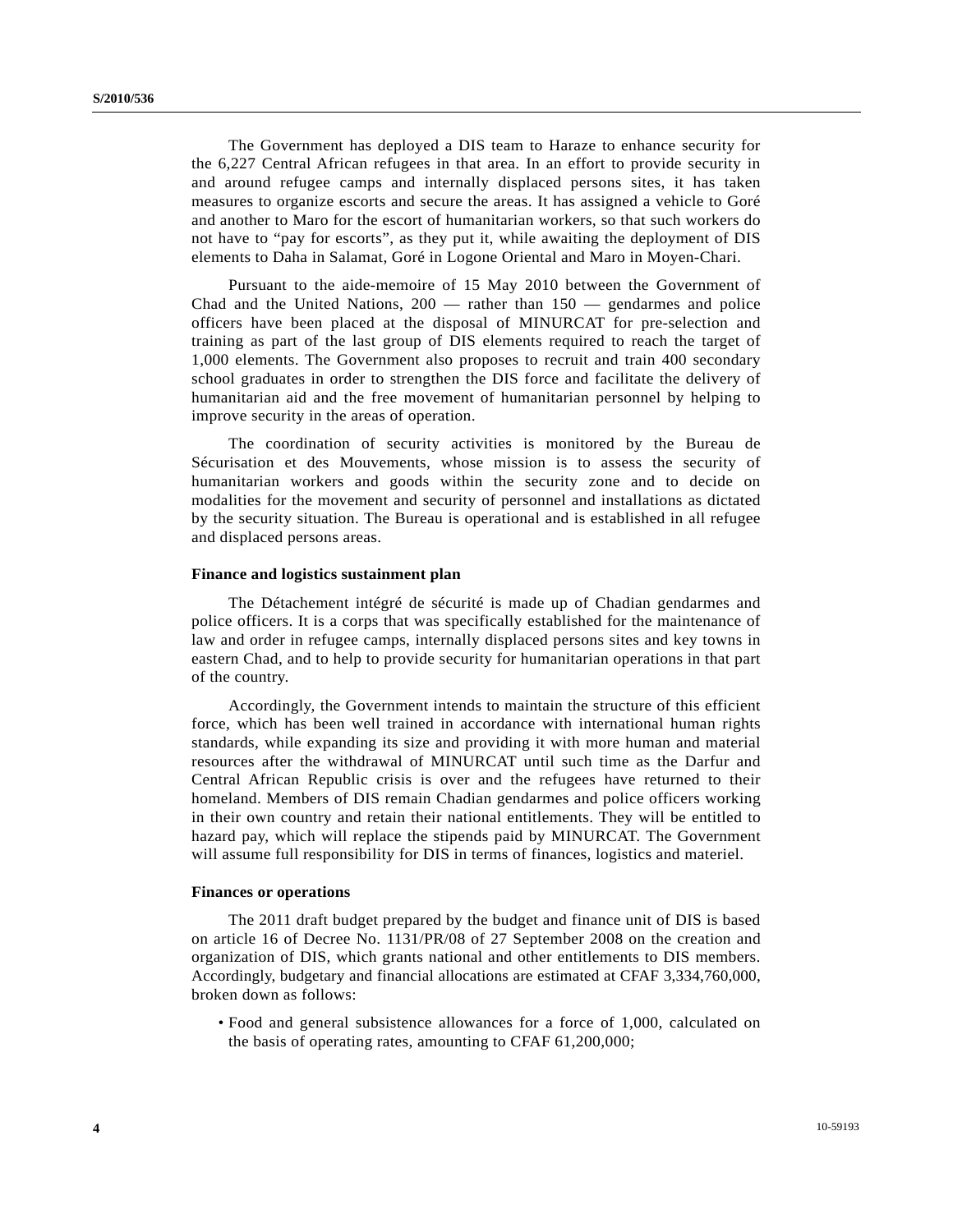- Rental and food subsidies and other payments made to DIS personnel by MINURCAT, estimated at US\$ 300,050,000 (or CFAF 153,694,701) per month, for an annual total of CFAF 1,844,336,412;
- Internal and external continuous education in humanitarian law, estimated at CFAF 100,000,000;
- Mission expenses for field visits and security assessments are estimated at CFAF 100,000,000;

Added to this are the base salaries paid by the corresponding departments of the Ministry of Defence and the Ministry of the Interior and Public Security.

#### **Logistics**

 Logistics are the catalyst for the success of the DIS mission. It is hoped that the establishment of a Support Office will shortly provide all the assistance needed by DIS in order to consolidate and strengthen its achievements with a view to promoting its sustainment.

The Office's activities will deal with the following:

- Financial and material management of funds and resources, including the physical plant, provided to DIS by donors;
- Staff capacity-building by providing continuing and specialized training in human rights, international humanitarian law, the rights of refugees and displaced persons, communications, computer technology, research techniques, reading of topographical maps and use of GPS technology, human resources management and evaluation, community policing and ethics.

The DIS Support Office will be composed of the following:

- Human Resources Unit, responsible for personnel management in the Support Office;
- Trust Fund, which will identify the planning needs and prepare periodic financial reports for donors and the Government;
- Physical Plant and Security Unit, responsible for managing buildings, maintaining local premises provided to DIS and overseeing wells, water treatment, electrification and generators;
- Transport Unit, in charge of supervising and managing the ground fleet, vehicle maintenance and repair and use of fuel and lubricants;
- Transmission and Communications Unit, which will be vital to DIS in conducting its mission. It will allow for internal communication among the various services; external communication between DIS and humanitarian workers; and external communication between DIS and the country's defence and security forces.

 This Office could be attached to a United Nations agency in Chad (UNDP/UNHCR) and would work in close cooperation with that agency and with the Coordination nationale d'appui au déploiement de la force internationale à l'est du Tchad (CONAFIT), while strengthening its operational capacities through BSM.